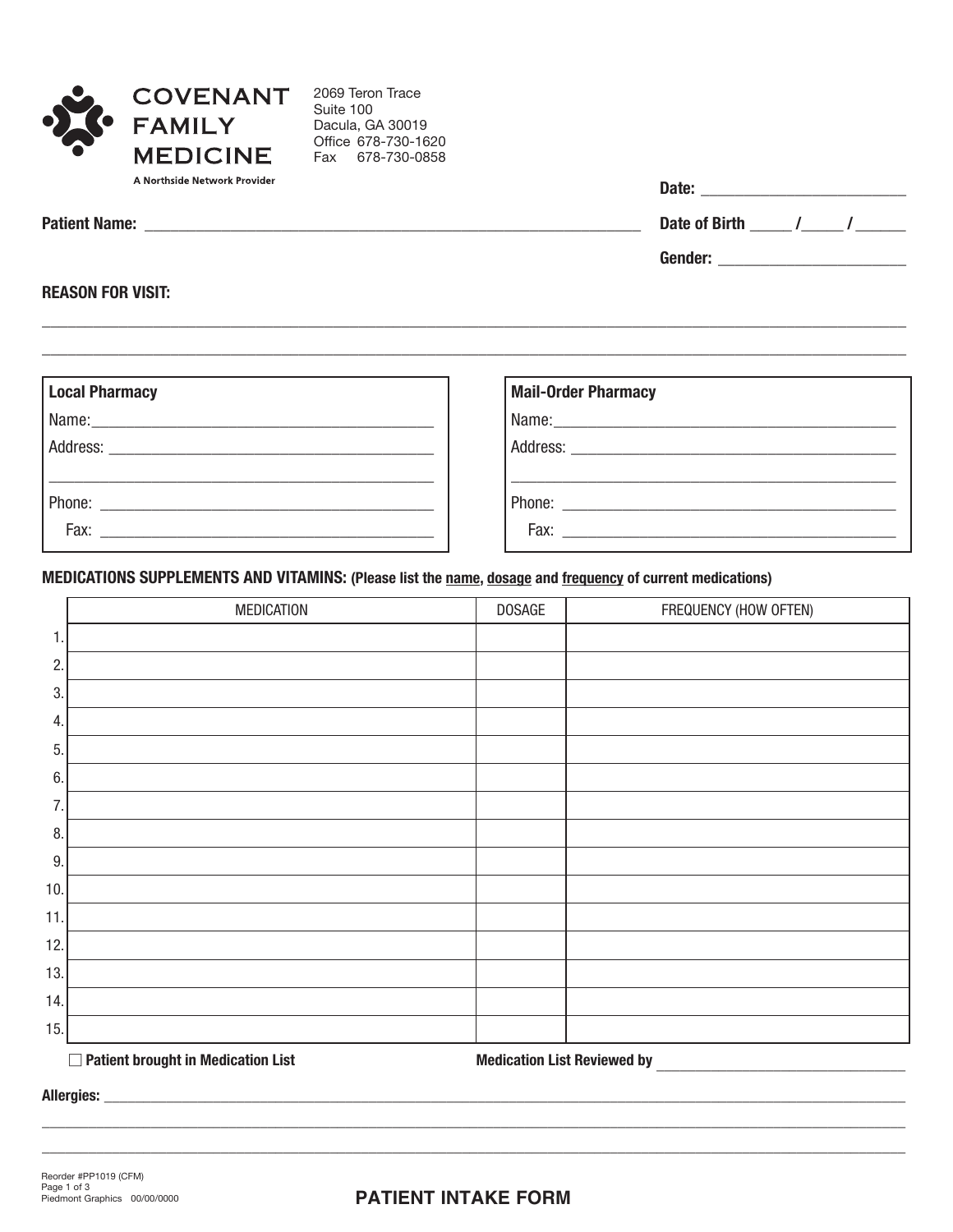# Patient Name: \_\_\_\_\_\_\_\_\_\_\_\_\_\_\_\_\_\_\_\_\_\_\_\_\_\_\_\_\_\_\_\_\_\_\_\_\_\_\_\_\_\_\_\_\_\_\_\_\_\_\_\_\_\_\_\_\_\_\_\_ Date of Birth \_\_\_ /\_\_\_ /\_\_\_\_\_

# MEDICAL HISTORY: (Please check ∕all that apply and diagnosis date)

| $\Box$ High Blood Pressure | 1 Arthritis           | $\Box$ Thyroid Disease (please specify)   |
|----------------------------|-----------------------|-------------------------------------------|
| □ High Cholesterol         | $\Box$ Kidney Disease | $\Box$ Heart Disease (please specify)     |
| $\Box$ Diabetes            | ⊤Asthma               | $\Box$ Cancer (please specify) $\Box$     |
| $\Box$ Stroke              | $\Box$ Osteoporosis   | $\Box$ Clotting disorder (please specify) |
| $\Box$ Anxiety             | Depression            | $\lnot$ Acid Reflux                       |
| $\Box$ Other:              |                       |                                           |

#### SURGICAL HISTORY: (Please list any surgical procedures, hospitalizations and their dates)

| <b>FACILITY</b> | <b>REASON</b> | <b>DATE</b> |
|-----------------|---------------|-------------|
|                 |               |             |
|                 |               |             |
|                 |               |             |
|                 |               |             |
|                 |               |             |
|                 |               |             |

## SOCIAL HISTORY:

| Do you currently smoke or chew tobacco? $\Box$ Yes $\Box$ No |  |
|--------------------------------------------------------------|--|
|--------------------------------------------------------------|--|

Do you currently drink alcohol? □ Yes □ No If yes, how long have you smoked?\_\_\_\_\_\_\_\_\_\_\_\_\_\_\_\_\_\_\_ How much do you drink?\_\_\_\_\_\_\_\_\_\_\_\_\_\_\_\_\_\_\_\_\_\_\_\_\_\_

How much do you smoke per day? \_\_\_\_\_\_\_\_\_\_\_\_\_\_\_\_\_\_\_ Do you feel like you need to cut back? \_\_\_\_\_\_\_\_\_\_\_\_\_\_\_\_

If you smoked previously, how long did you smoke, how much per day and when did you quit?

| Do you exercise regularly?                                                   | $\Box$ Yes $\Box$ No If yes, how often and for how long do you exercise?                        |
|------------------------------------------------------------------------------|-------------------------------------------------------------------------------------------------|
| Have you used street drugs? $\Box$ Yes $\Box$ No If yes, what have you used? |                                                                                                 |
|                                                                              | Do you desire STD Screening? $\Box$ Yes $\Box$ No Do you consume caffeine? $\Box$ Yes $\Box$ No |

\_\_\_\_\_\_\_\_\_\_\_\_\_\_\_\_\_\_\_\_\_\_\_\_\_\_\_\_\_\_\_\_\_\_\_\_\_\_\_\_\_\_\_\_\_\_\_\_\_\_\_\_\_\_\_\_\_\_\_\_\_\_\_\_\_\_\_\_\_\_\_\_\_\_\_\_\_\_\_\_\_\_\_\_\_\_\_\_\_\_\_\_\_\_\_\_\_\_\_\_\_\_\_\_\_\_\_\_\_\_\_

#### FAMILY HISTORY: (Please list below blood relatives that have a history of the following:)

| $(\sqrt{ } )$ boxes<br>that apply | Living | Deceased | Age / Age<br>at Death | Stroke | Hypertension | Kidney<br>Disease | Heart<br>Disease | Diabetes | Cancer | Other (Please list) |
|-----------------------------------|--------|----------|-----------------------|--------|--------------|-------------------|------------------|----------|--------|---------------------|
| Mother                            |        |          |                       |        |              |                   |                  |          |        |                     |
| Father                            |        |          |                       |        |              |                   |                  |          |        |                     |
| Siblings                          |        |          |                       |        |              |                   |                  |          |        |                     |
|                                   |        |          |                       |        |              |                   |                  |          |        |                     |
|                                   |        |          |                       |        |              |                   |                  |          |        |                     |
| Grandmothers                      |        |          |                       |        |              |                   |                  |          |        |                     |
|                                   |        |          |                       |        |              |                   |                  |          |        |                     |
| Grandfathers                      |        |          |                       |        |              |                   |                  |          |        |                     |
|                                   |        |          |                       |        |              |                   |                  |          |        |                     |
|                                   |        |          |                       |        |              |                   |                  |          |        |                     |
| Children                          |        |          |                       |        |              |                   |                  |          |        |                     |
|                                   |        |          |                       |        |              |                   |                  |          |        |                     |
|                                   |        |          |                       |        |              |                   |                  |          |        |                     |

Have you ever had a blood transfusion? □ No □ Yes, Date: \_\_\_\_\_\_\_\_\_\_\_\_\_\_\_\_\_\_\_\_\_\_\_

# **PATIENT INTAKE FORM**